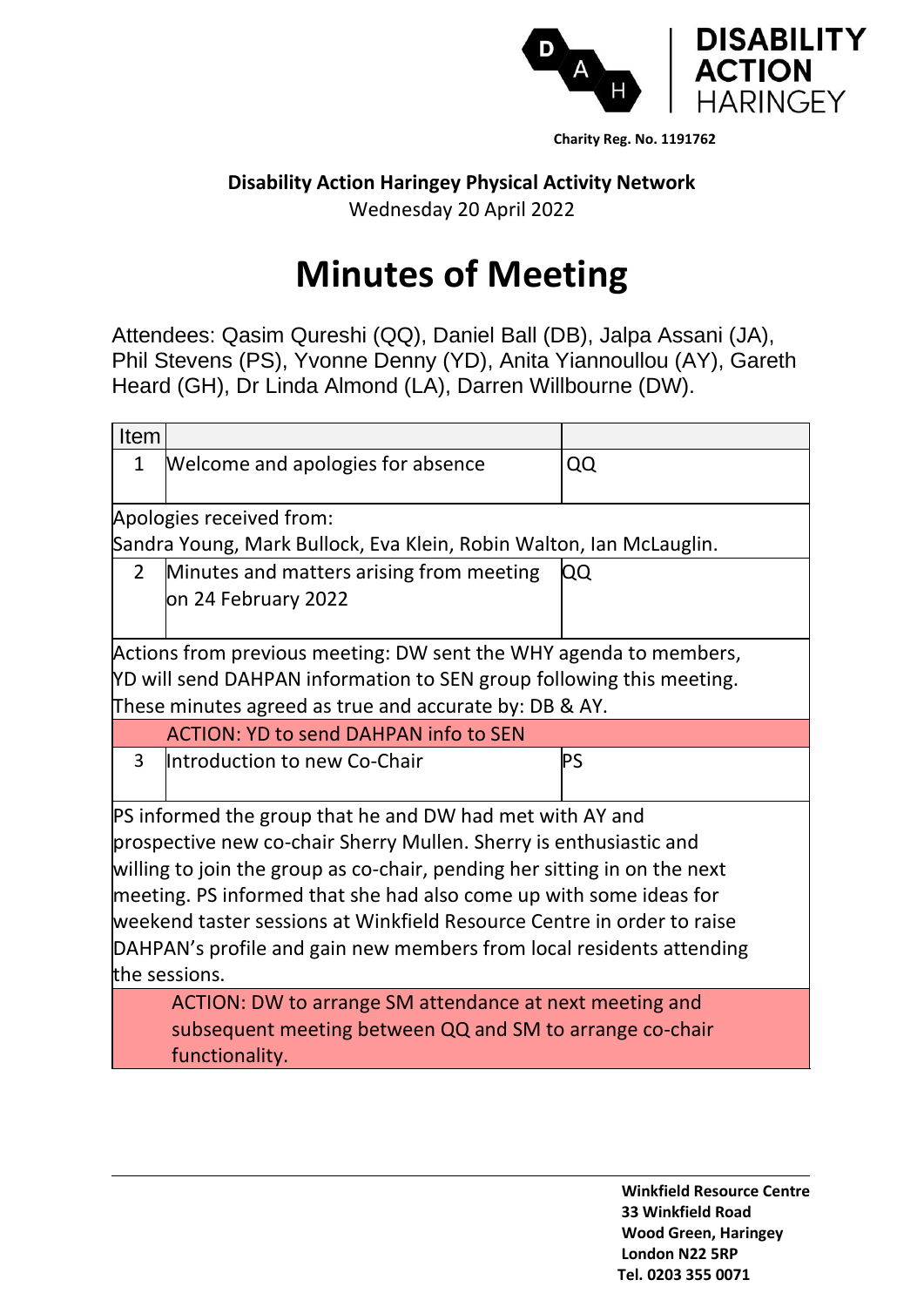

| 4                                                                                                                                                               | Leisure Centre access audits update                                                     | <b>PS</b> |  |  |  |
|-----------------------------------------------------------------------------------------------------------------------------------------------------------------|-----------------------------------------------------------------------------------------|-----------|--|--|--|
|                                                                                                                                                                 | $\mathrel{\mathsf{The}}$ first access audit was carried out on Park Road Centre and the |           |  |  |  |
| report fed back to PS and DB to measure the impacts and difficulties                                                                                            |                                                                                         |           |  |  |  |
| faced by the disabled community. Haringey Council see this as a positive                                                                                        |                                                                                         |           |  |  |  |
| method by which to improve services and facilities. 2 additional reports                                                                                        |                                                                                         |           |  |  |  |
| are to be completed by the end of April.                                                                                                                        |                                                                                         |           |  |  |  |
| AY asked for timeline on recommendations from the audits. DB stated                                                                                             |                                                                                         |           |  |  |  |
|                                                                                                                                                                 | that there will be short, medium and long-term actions but that not all                 |           |  |  |  |
| recommendations will be feasible to implement due to financial                                                                                                  |                                                                                         |           |  |  |  |
|                                                                                                                                                                 | constraints and space requirements. Once all of the audits are                          |           |  |  |  |
| completed and the reports analysed with Fusion, DB is happy to share                                                                                            |                                                                                         |           |  |  |  |
| the timelines with the group.                                                                                                                                   |                                                                                         |           |  |  |  |
| YD stated that there are issues regarding New River accessibility. DB                                                                                           |                                                                                         |           |  |  |  |
|                                                                                                                                                                 | stated that he knew there were issues to be addressed in this regard.                   |           |  |  |  |
|                                                                                                                                                                 | AY asked whether there would be additional or parallel work done on                     |           |  |  |  |
|                                                                                                                                                                 | people and training in regard to support and accessibility.                             |           |  |  |  |
|                                                                                                                                                                 | DB responded that the access audits are the first stage to assessing need               |           |  |  |  |
|                                                                                                                                                                 | and further ongoing work will look at person-centred appraisals. PS                     |           |  |  |  |
|                                                                                                                                                                 | added that elements of this were picked up in the access audit, and that                |           |  |  |  |
|                                                                                                                                                                 | DB has talked about DAHPAN promoting and recruiting community                           |           |  |  |  |
|                                                                                                                                                                 | members to undertake a user-led journey to share their experiences of                   |           |  |  |  |
|                                                                                                                                                                 | engagement through to participation in use of these facilities.                         |           |  |  |  |
|                                                                                                                                                                 | ACTION: DB to provide a summary of the report details and will also                     |           |  |  |  |
|                                                                                                                                                                 | arrange for a presentation to the group when the additional audits have                 |           |  |  |  |
|                                                                                                                                                                 | been completed.                                                                         |           |  |  |  |
|                                                                                                                                                                 | Changing place at New River Sports Centre                                               | DB        |  |  |  |
| DB New River and Alexandra Palace have succeeded in gaining funding to build                                                                                    |                                                                                         |           |  |  |  |
| Changing Places at their venues. At New River, this will be a pod, positioned                                                                                   |                                                                                         |           |  |  |  |
| next to the existing changing rooms. This should take place within the next                                                                                     |                                                                                         |           |  |  |  |
| year and is the next step in making the facility as accessible as possible. PS<br>explained that a 'changing place' is a fully accessible bathroom and changing |                                                                                         |           |  |  |  |
| room so that non-ambient individuals are enabled to be hoisted (with full                                                                                       |                                                                                         |           |  |  |  |
|                                                                                                                                                                 | dignity) onto a changing table, for example.                                            |           |  |  |  |
|                                                                                                                                                                 |                                                                                         |           |  |  |  |

AY asked whether Wood Green would gain a changing place. DB doubted that this would be the case, although the facility does exist within Winkfield Resource Centre, however the centre is not open for access to the changing room before 8:45am or after 5pm Mon-Fri and is closed weekends.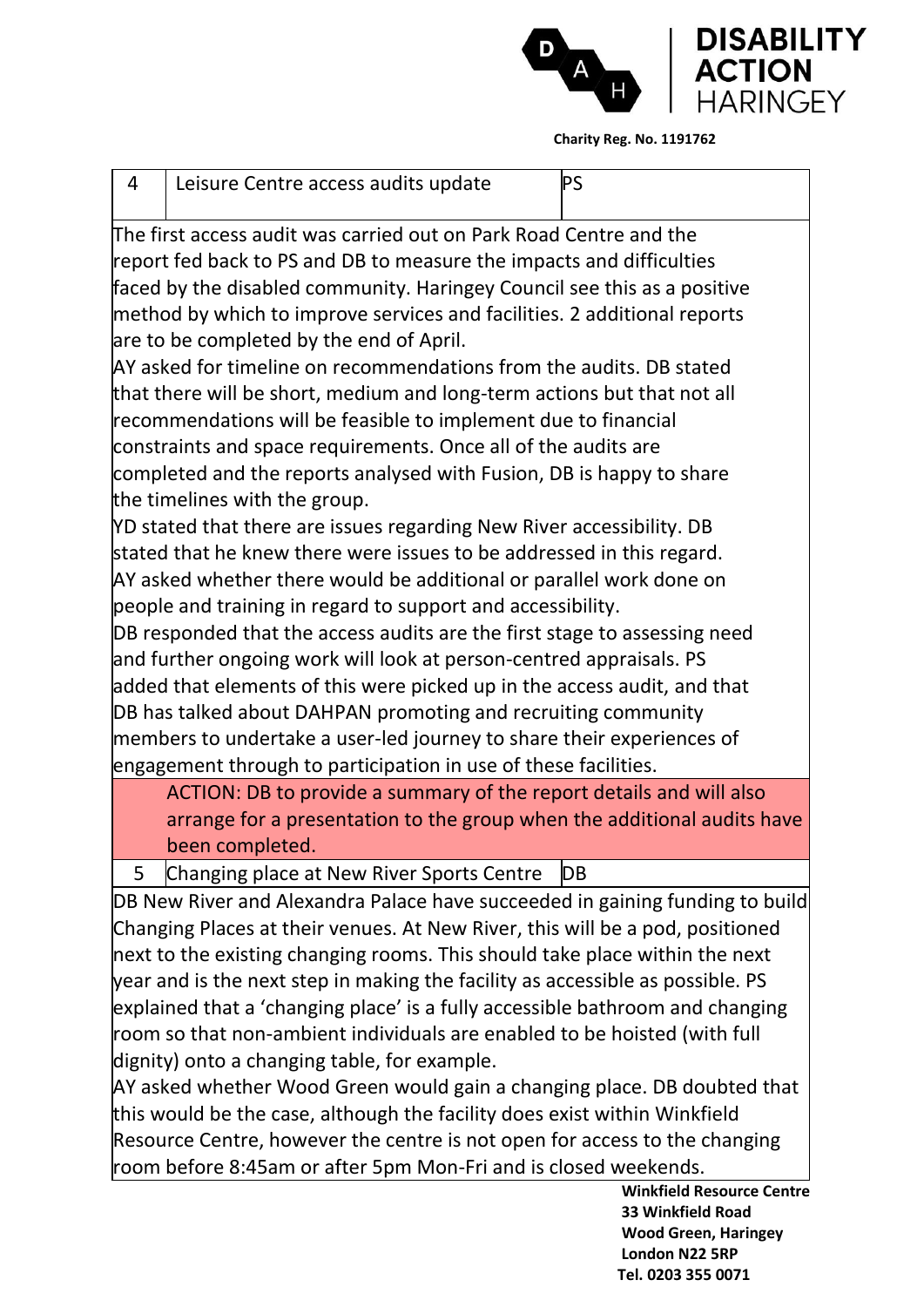

| ACTION: DB to send Changing Places funding information to LA in regard          |               |  |  |  |
|---------------------------------------------------------------------------------|---------------|--|--|--|
| to potential application for green spaces group.                                |               |  |  |  |
| <b>Get Out Get Active Conference -</b><br>6                                     | PS            |  |  |  |
| Manchester                                                                      |               |  |  |  |
| DAHPAN were offered 4 places at the event by Haringey Council, 1 additional     |               |  |  |  |
| place has been funded by DAH. DW, PS, QQ, Graham Day and Jamie will be          |               |  |  |  |
| attending. Information from the event will be shared with the wider group and   |               |  |  |  |
| will launch an initiative to promote activity and facilities across Haringey.   |               |  |  |  |
| ACTION: Attendees to share information and examples of best practice            |               |  |  |  |
| Promotion and expanding DAHPAN<br>$\overline{7}$                                | <b>PS</b>     |  |  |  |
| PS - We need to expand the group to a point where we will need a larger         |               |  |  |  |
| venue to host the meetings, to do this I would ask that all members used their  |               |  |  |  |
| networks to promote DAHPAN and membership. We need to see more                  |               |  |  |  |
| members of the community in attendance to share their experiences. QQ           |               |  |  |  |
| would like to take pictures at the next meeting and promote through his         |               |  |  |  |
| networks and online. $PS$ – would like to send info to clubs and centres across |               |  |  |  |
| Haringey and asked GH if we could display posters/banners within centres.       |               |  |  |  |
| $AY - Can$ we produce an e-flyer showing examples of our achievements and a     |               |  |  |  |
| quick online survey to ask people what they think we should be achieving over   |               |  |  |  |
| the next 12 months $-1$ or 2 things we should achieve. Link in to the People    |               |  |  |  |
| Need Parks events.                                                              |               |  |  |  |
| DB – Can link in with The Mall re unused spaces in which to hold community      |               |  |  |  |
| engagement activities. Can also fund a half or full page in Haringey People     |               |  |  |  |
| quarterly newsletter, which goes out to all households.                         |               |  |  |  |
| JA – Can also publish 'good news stories' online.                               |               |  |  |  |
| AY – Jessica Emery (Activities co-ordinator Homes for Haringey) good for        |               |  |  |  |
| distribution. Also, what is happening re the new Health Hub in the Mall? DW     |               |  |  |  |
| to pass on contact details for Faye Oliver at Whittington.                      |               |  |  |  |
| ACTION: DW develop banner & posters, page for DAHPAN on website                 |               |  |  |  |
| DB - Lily to link with DAHPAN re People in Parks & events                       |               |  |  |  |
| ALL - look at ways to disseminate information                                   |               |  |  |  |
| <b>AOB</b><br>8                                                                 | All<br>10 min |  |  |  |
| LA – The LTA president David Rawlinson is visiting Middlesex and is coming to   |               |  |  |  |
| us next Friday on the back of the Inclusive Work. He is coming to chat to us    |               |  |  |  |
| about what the tennis club is doing and to see what is possible. PS asked if    |               |  |  |  |
| there is going to be good press coverage. LA will let us know if the LTA are    |               |  |  |  |